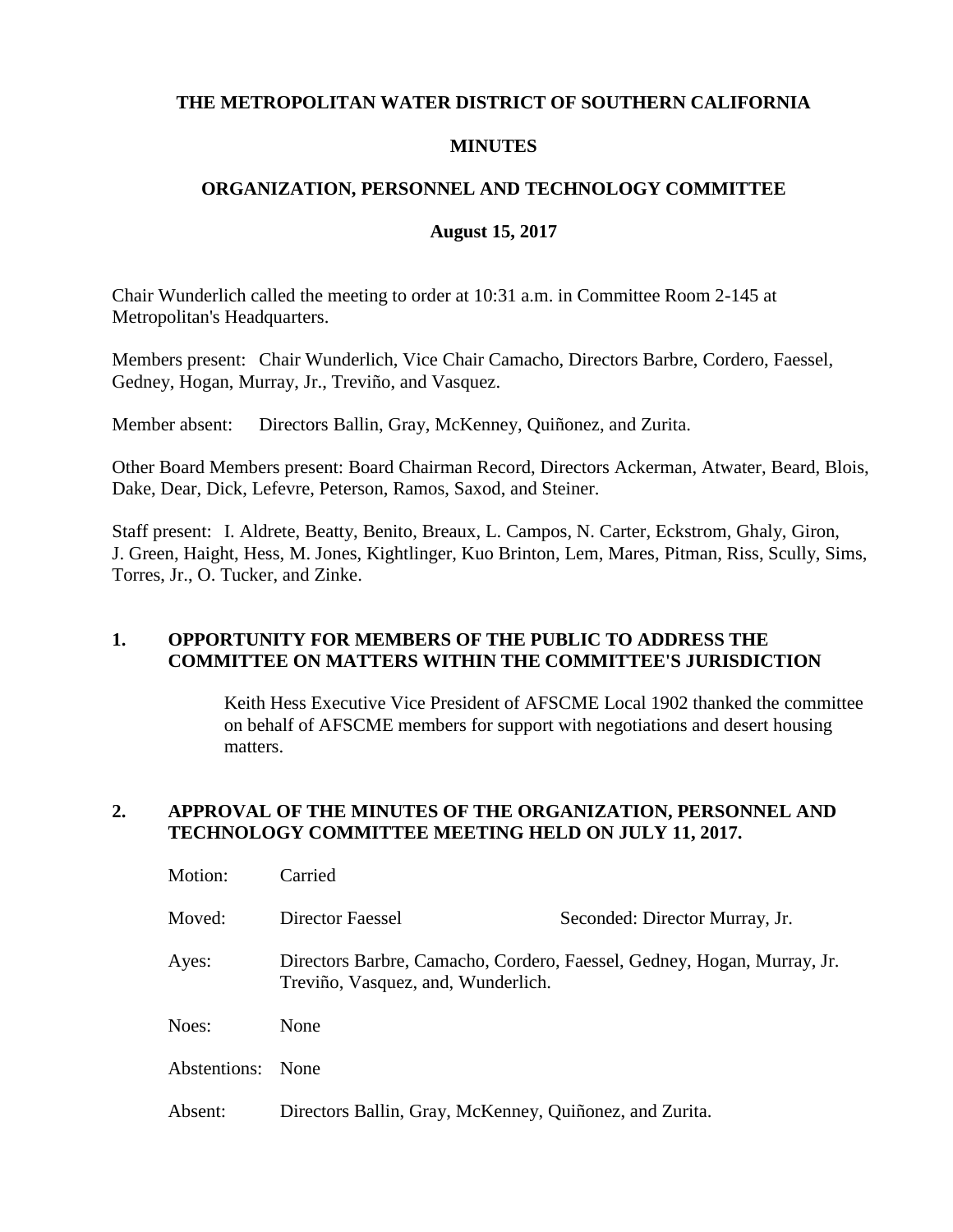The motion passed by a vote of 10 ayes, 0 abstention, 0 no, and 5 absent.

## **3. CONSENT CALENDAR ITEMS – ACTION**

None

## **4. OTHER BOARD ITEMS – ACTION**

None

### **5. BOARD INFORMATION ITEMS**

None

### **6. COMMITTEE ITEMS**

a. Subject: Update on Conference with Labor Negotiators. **[Conference with Labor Negotiators; to be heard in closed session pursuant to Gov. Code 54957.6. Agency Representative: Stephen Lem, Manager of Labor Relations and EEO Investigations Section. Employee Organizations: The Employee Association of The Metropolitan Water District of Southern California/AFSCME Local 1902.]** Presented by: Stephen Lem, Human Resources Section Manager The committee discussed and provided direction to its labor negotiators on this item in closed session. No action was taken.

### **7. MANAGEMENT REPORT**

a. Subject: Human Resources Manager's Report No report this month.

### **8. FOLLOW-UP ITEMS**

None

## **9. FUTURE AGENDA ITEMS**

None